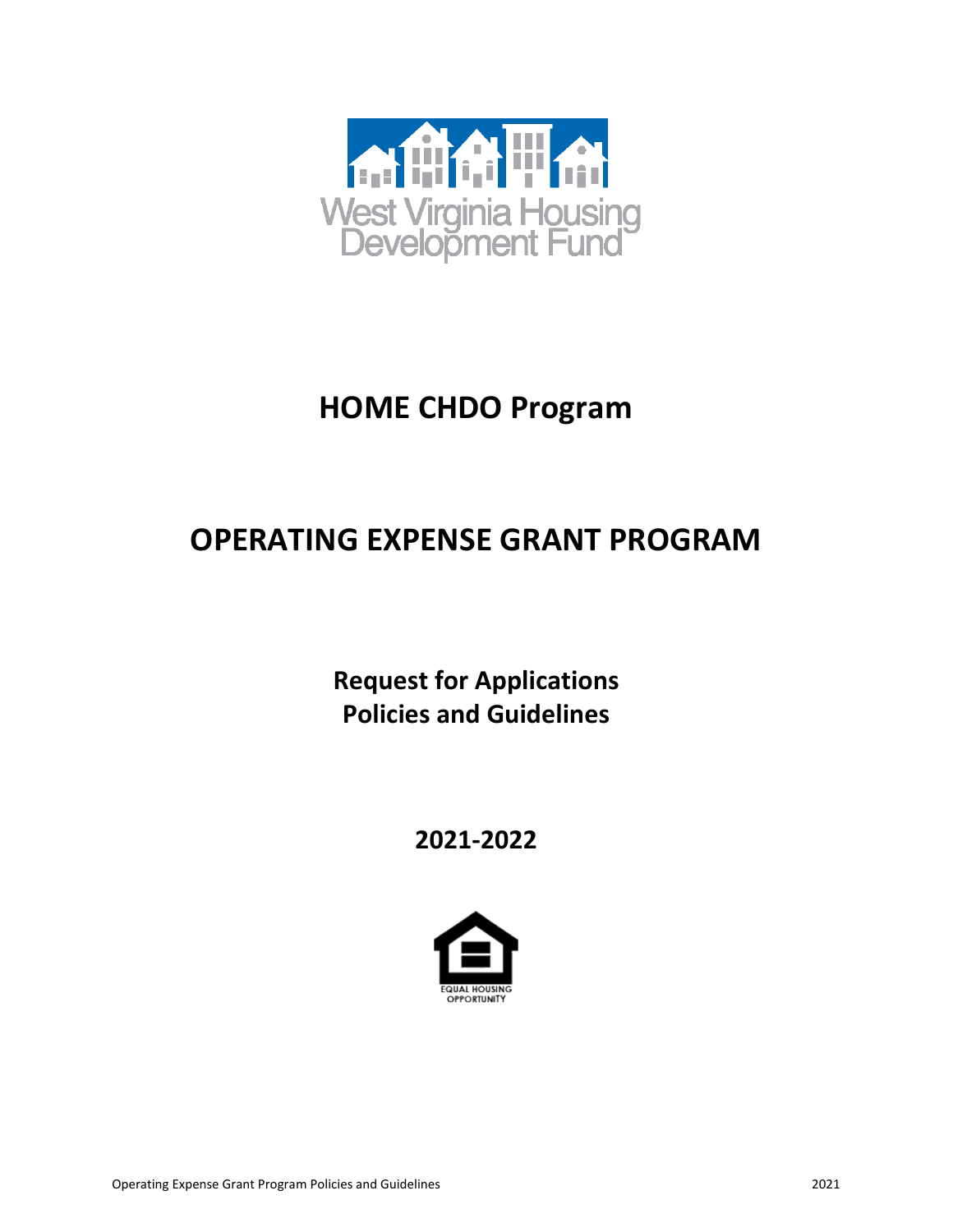# **WVHDF 2021-2022 Operating Expense Grant Guidelines HOME CHDO Program**

#### **Introduction**

The West Virginia Housing Development Fund (the "Fund") recognizes that Community Housing Development Organizations ("CHDO" or "CHDOs") are an integral part of its effort to provide affordable housing opportunities for low- to moderate-income families throughout the State.

The Fund's 2021-2022 HOME CHDO Operating Expense Grant Program (the "Grant Program") provides operating expense grants to eligible certified CHDOs that are receiving HOME CHDO setaside funds or realistically anticipate receiving a commitment of HOME CHDO set-aside funds within 24 months under the Fund's HOME Program.

# 2021-2022 CHDO Operating Expense Request for Applications ("RFA")

In order to provide limited financial support to CHDOs interested in the development of affordable housing projects, the Fund is prepared to commit up to \$200,000, plus any unused CHDO Operating Expense Grant funds remaining from previous grant years, if applicable, through the Grant Program to promote the capacity of CHDOs to sponsor, own, and develop affordable housing projects and programs that are consistent with the goals and objectives of the 2020- 2024 State Consolidated Plan. The maximum amount of operating assistance that a CHDO may receive under the 2021-2022 Grant Program is \$50,000. **The Fund reserves the right to increase or decrease the total amount of the Grant Program funds within the approved Grant Program guidelines.**

The Fund will provide Grant Program funds to run from October 1, 2021 through September 30, 2022.

The HOME CHDO Operating Expense Grant Agreement (the "Agreement") term is 12 months.

A CHDO that has not fully expended previously awarded Grant Program funds may apply for the 2021-2022 Grant Program; however, requests for reimbursement of operating expenses covered by an award of the 2021-2022 Grant Program may not be submitted for reimbursement until previously awarded Grant Program funds have been fully expended or forfeited.

**CHDO Operating Expense Grant Pre-Applications ("Pre-Application") for the 2021-2022 Grant Program MUST BE submitted on or prior to July 16, 2021.**

**For CHDOs who submitted Pre-Applications, the RFA and attachments for the 2021-2022 Grant Program MUST BE Procorem uploaded on or prior to July 30, 2021.**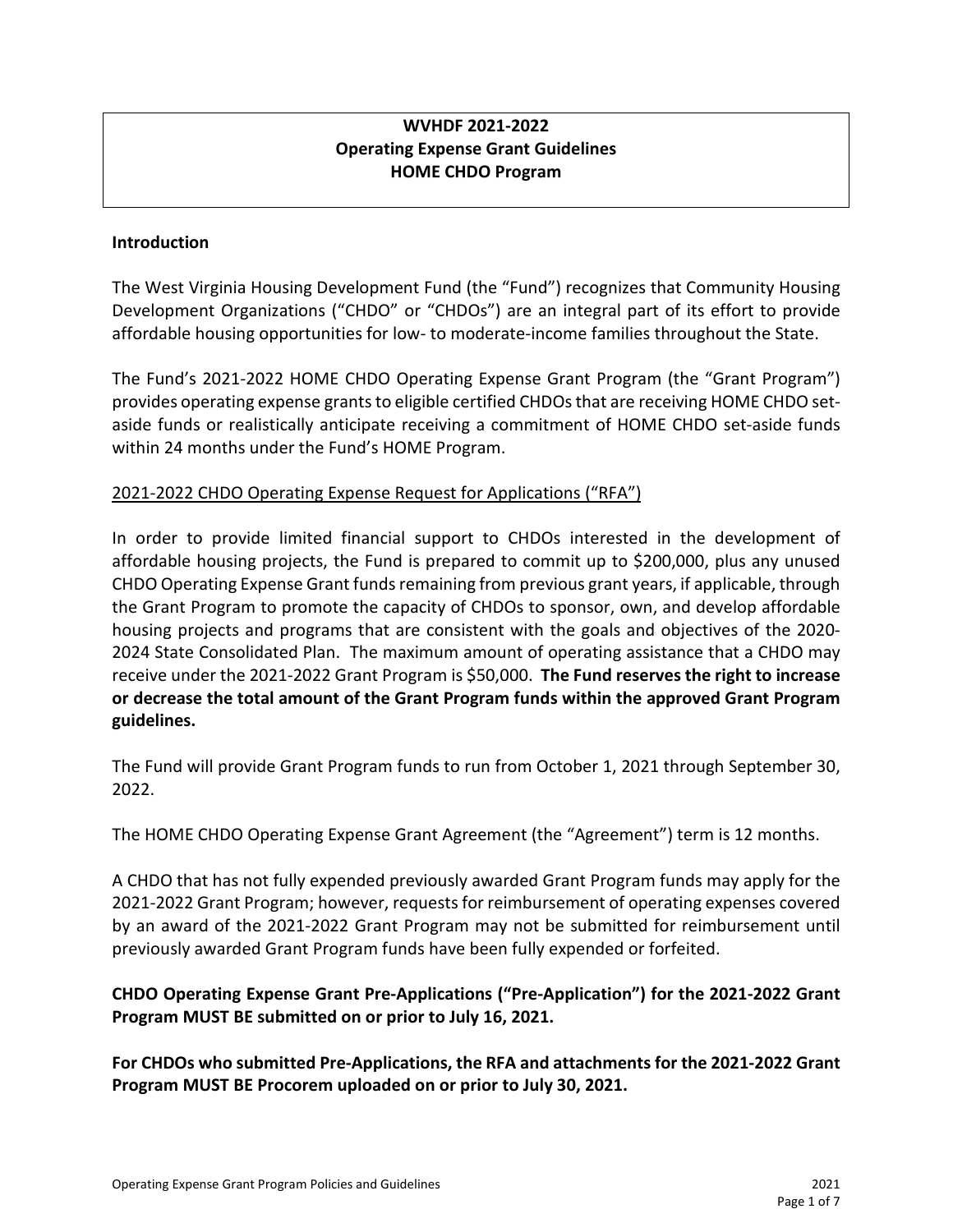The Fund will award Grant Program funds on an as-needed basis taking into consideration the following six (6) criteria:

- 1. Need for Grant Program;
- 2. Feasibility of the proposed HOME-assisted CHDO set-aside project;
- 3. Capacity to complete HOME CHDO project(s) in a timely manner;
- 4. Experience and qualifications of paid employees;
- 5. Timeliness and accuracy of past draw submissions; and
- 6. Utilization rate of previous operating expense awards.

The Application will be evaluated by HOME Program staff for compliance with the minimum threshold criteria and guidelines established for the Grant Program and HOME Program regulations. An RFA that does not contain all attachments will NOT be considered for funding unless the Applicant corrects or cures all deficiencies within seven (7) calendar days of the date of its notification of deficiency. HOME Program staff will make a final recommendation regarding each RFA, including the approved amount of Grant Program funds, to the Executive Director. Written notices of the Fund's 2021-2022 Grant Program awards will be provided on or about September 10, 2021.

# **The Grant Program is subject to HUD's approval of the FY 2022 Formula Allocation of Funds.**

Please direct any questions regarding the Grant Program to Chuck Thomas, HOME & HTF Programs Specialist, at 304.391.8660, or [cthomas@wvhdf.com.](mailto:cthomas@wvhdf.com)

The RFA and other required forms are available at [https://www.wvhdf.com/programs/the](https://www.wvhdf.com/programs/the-home-investment-partnerships-program/community-housing-development-organization-chdo)[home-investment-partnerships-program/community-housing-development-organization-chdo.](https://www.wvhdf.com/programs/the-home-investment-partnerships-program/community-housing-development-organization-chdo) They are in a fillable format.

**The Fund, at its sole discretion, with or without cause, and without liability of any kind to any Applicant, reserves the right to accept or reject any and/or all RFAs either in whole or in part, waive any informalities or irregularities of any programs, cancel this RFA at any time, and take any action in the best interest of the Fund.**

# **Summary**

These guidelines provide the policies, procedures, and standards for the management and funding of Grant Program awards by the Fund. From time to time, HOME funds may be made available to provide general operating assistance to CHDOs that are receiving CHDO set-aside funds or anticipate receiving a commitment of CHDO set-aside funds within 24 months. The Fund has the option of allocating up to 5% of its annual HOME allocation to provide funds for CHDO operating expenses. This allocation of HOME funds does not count toward the required 15% CHDO set-aside funds that are to be used by CHDOs for projects.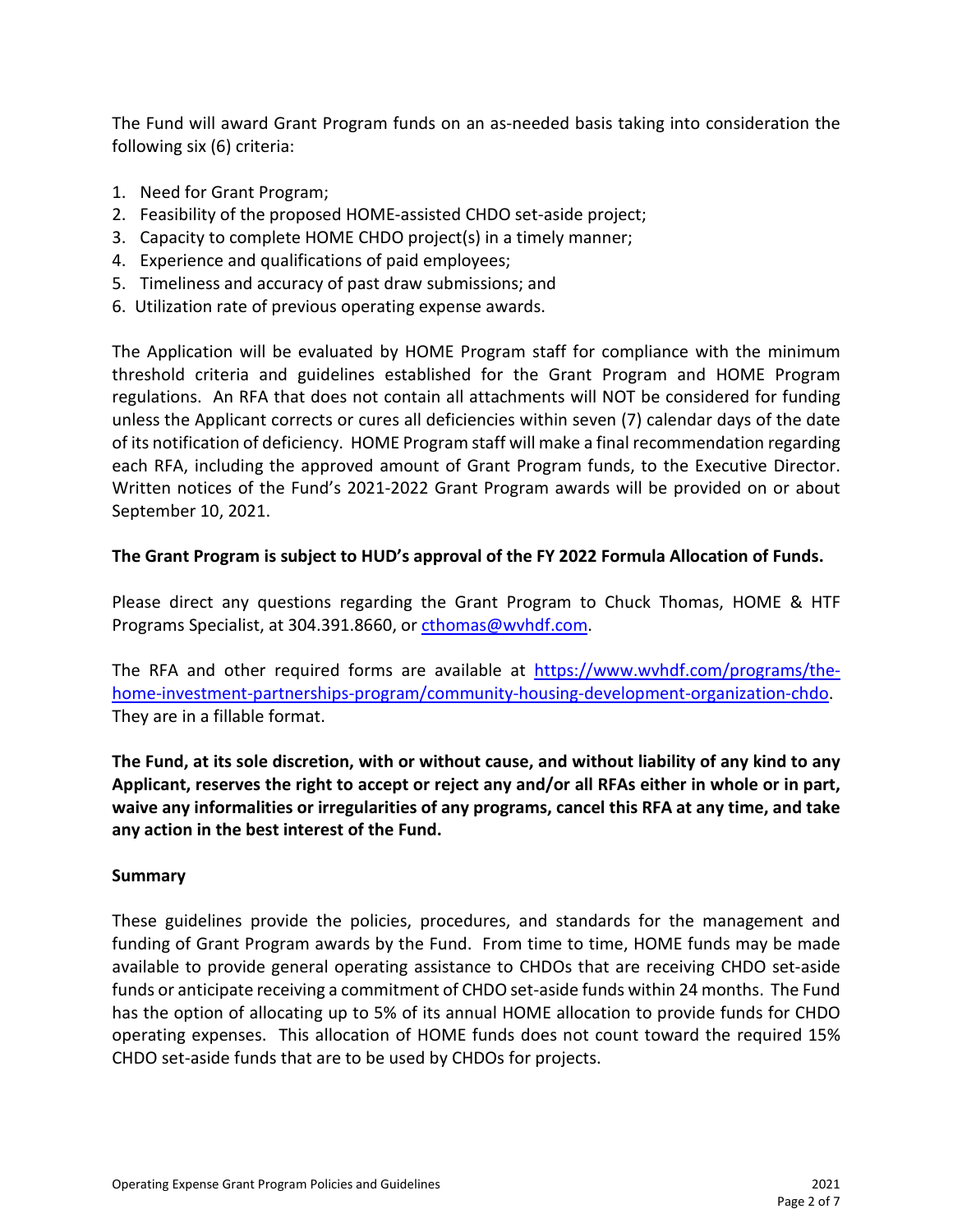These policies and procedures are based on HOME Program regulations and Fund policies. It is the responsibility of the CHDO to understand and ensure compliance with the applicable regulations, policies, and procedures. It is the intent of these guidelines to create a consistent and equitable system of providing operating assistance grants to State-certified CHDOs in West Virginia.

### **Objectives**

The principal objectives of the Grant Program are to provide limited financial support and promote the capacity of State-certified CHDOs that either currently have a project underway funded with HOME CHDO set-aside funds or anticipate receiving a funding commitment for a project funded with HOME CHDO set-aside funds within 24 months of the date of receiving Grant Program funds, both of which are consistent with the goals and objectives of the State Consolidated Plan.

#### **Grant Program Guidelines**

The Fund will consider RFAs that conform with the guidelines and policies set forth herein and the rules and regulations of the HOME Program.

- 1. On or prior to July 16, 2021 the Applicant must email the Pre-Application to Chuck Thomas [\(cthomas@wvhdf.com\)](mailto:cthomas@wvhdf.com). Applicant will receive a Procorem invitation shortly thereafter.
- 2. On or prior to July 30, 2021, the Applicant must Procorem upload:
	- a. RFA and attachments (Fund Form CHDO 400).

b. CHDO Certification form. The CHDO Certification and other required forms are available at [https://www.wvhdf.com/programs/the-home-investment-partnerships](https://www.wvhdf.com/programs/the-home-investment-partnerships-program/community-housing-development-organization-chdo)[program/community-housing-development-organization-chdo.](https://www.wvhdf.com/programs/the-home-investment-partnerships-program/community-housing-development-organization-chdo) They are in fillable format.

c. Copy of its Board of Directors' resolution approving the (i) submission of the Application; (ii) amount requested; (iii) certification as a CHDO; and (iv) authorized signatory for contracts and other documents related to the Grant Program.

d. Copy of the two most recent years of operating budgets as approved by the Board of Directors.

e. "Operating Budget Summary Form" (Fund Form CHDO-401) to the RFA.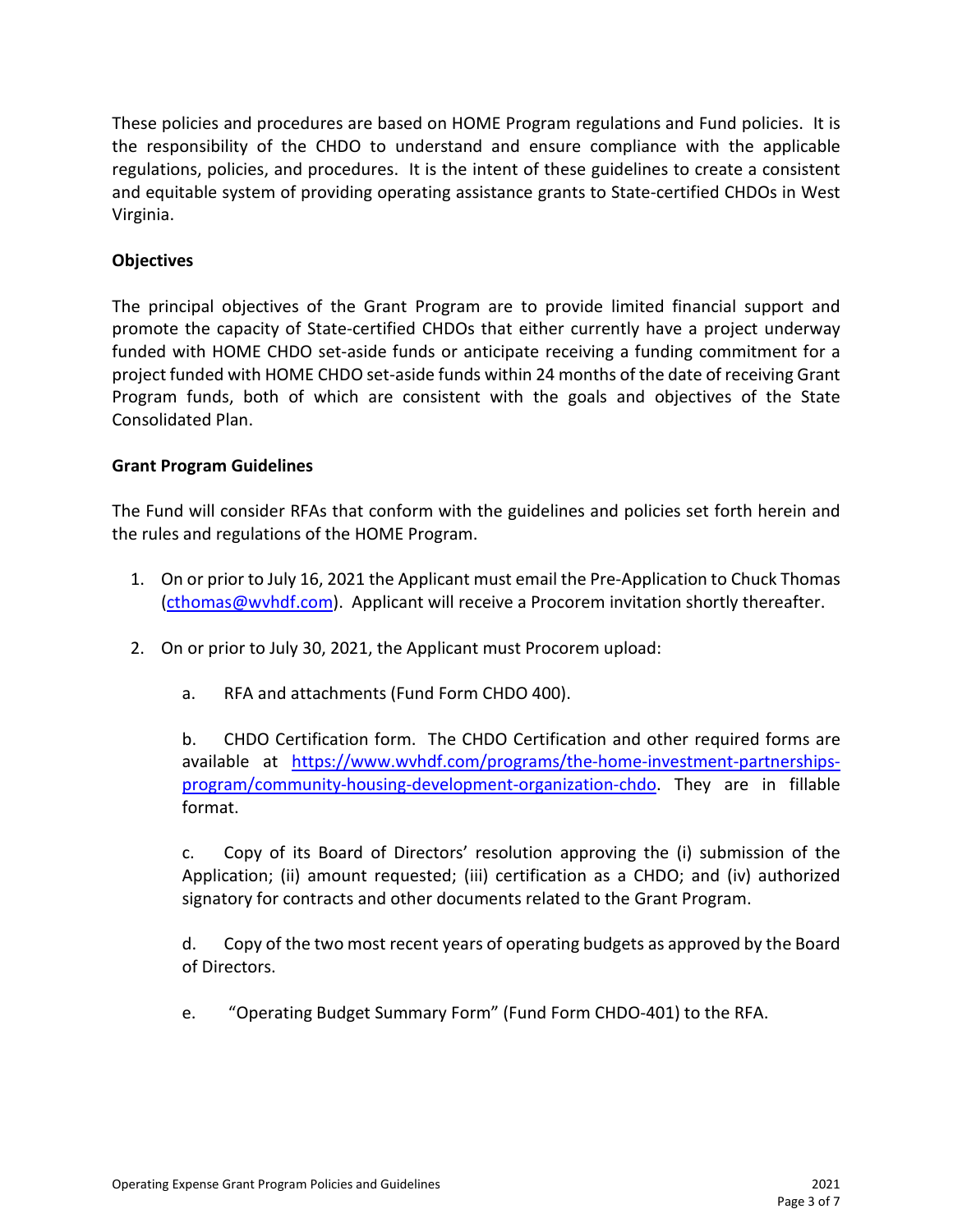f. If the Applicant intends to use any portion of the operating assistance funds to support the salaries of employees involved in the development of the HOME CHDO assisted housing project: "Salary and Fringe Benefits Summary" (Fund Form CHDO-402) and evidence of sound employment practices, including copy of employment policy, job descriptions, and current employee résumé(s).

- g. "HOME CHDO Proposed Project Form" (CHDO Form 403).
- h. "Equal Opportunity Certification Form" (CHDO Form 404), executed.
- i. "Section 504 Certification Form" (CHDO Form 405), executed.
- j. "Assurances Certification Form" (CHDO Form 406), executed.
- k. "Certification of Signatures & Address" (CHDO Form 407), executed.

l. Report detailing an up-to-date accounting of the receipt and expenditure of HOME CHDO proceeds, if applicable.

- 3. The Applicant must disclose the receipt of any HUD funds awarded through intermediaries for organization support and housing education (under 24 CFR Part 92.302, HUD is authorized to provide education and organizational support assistance in conjunction with HOME funds made available to CHDOs in accordance with section 233 of the Act).
- 4. The Applicant must demonstrate a current and specific need for Grant Program funds. The Applicant should list the specific barriers or obstacles that may prevent the organization from reaching its goals and discuss how the Grant Program would mitigate or eliminate those barriers and obstacles (page 2 of the RFA). The Applicant should also (a) describe how the organization would be affected if it did not receive any operating assistance funds or fewer funds than requested in the RFA; and (b) describe how the organization will meet its obligations and agreements without these funds.
- 5. Grant Program funds are not guaranteed from year to year. A CHDO may or may not be allocated operating assistance funds or the full amount of operating assistance funds requested in any given year. The Applicant should provide an organizational plan that details the strategy to eliminate the need for CHDO operating assistance funds and forecast the timeframe for the organization to become self-sufficient (page 3 of the RFA).
- 6. The Applicant must use all operating expense grant funds for general operating costs. Grant Program funds may not be used for project-specific costs.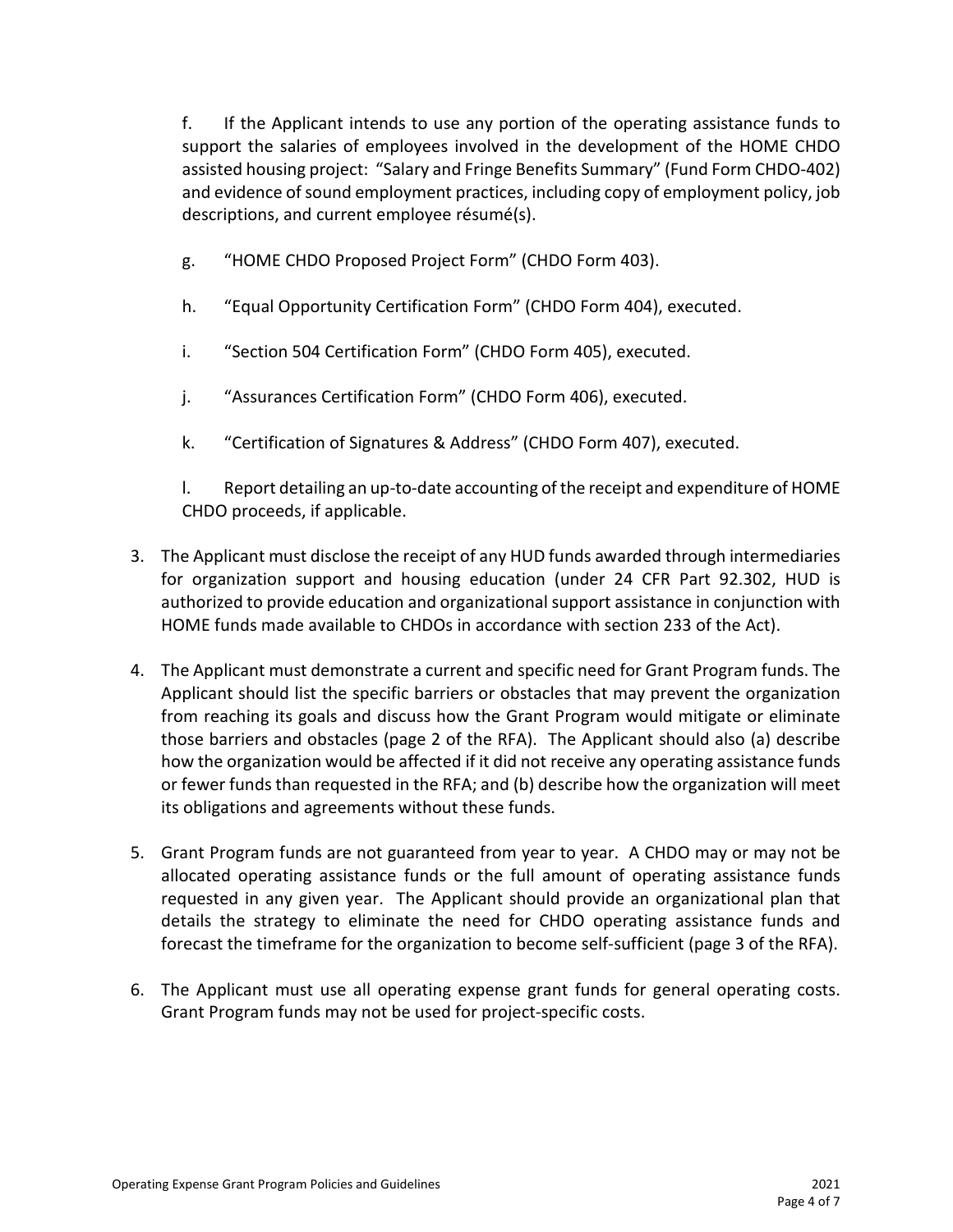- 7. The Grant Program is only for the reimbursement of eligible CHDO operating expenses that are adequately documented. Backup documentation such as invoices and payroll detail must be in the name of the CHDO. A nonprofit entity's operating expenses must be reasonably allocated among all its programs based upon an equitable distribution basis, and CHDO expense reimbursement will be limited to what is reasonably allocable to the CHDO objectives. The Applicant should review 2 CFR 200 for the principles that are to be applied in establishing expense eligibility.
- 8. The Agreement term is 12 months.
- 9. The Fund will periodically evaluate the performance of any CHDO that applies for Grant Program funds in order to ensure these funds are contributing to the continued improvement of the organization's CHDO development capacity.
- 10. The Fund reserves the right to delay disbursement of Grant Program funds if it is evident that any of the CHDO's projects are experiencing excessive delays.
- 11. The Fund reserves the right to reduce the amount of, or not award, Grant Program funds based upon its evaluation of the CHDO's product and overall performance.
- 12. Quarterly draw requests must be submitted within 30 days of the end of each quarter; otherwise, operating assistance funds may be subject to recapture. Documentation shall include, but is not limited to, time sheets, invoices, receipts, and statements showing the operating expenses incurred by the organization. Such documentation must be in the name of the CHDO.
- 13. The Applicant will be required to update and submit the Grant Program progress report with each reimbursement request.
- 14. The Applicant is expected to (a) have a project currently funded with HOME CHDO setaside funds; or (b) anticipate receiving a funding commitment for a project funded with HOME CHDO set-aside funds within 24 months of the date of receiving Grant Program funds.

#### **Eligible Uses of Grant Program Funds**

Operating expenses are defined as reasonable and necessary costs for the operation of a CHDO. Grant Program funds may be used for the reimbursement of:

- Salaries and wages
- Fringe benefits (limited to 7.65% of gross salary/wages)
- Employee training
- Travel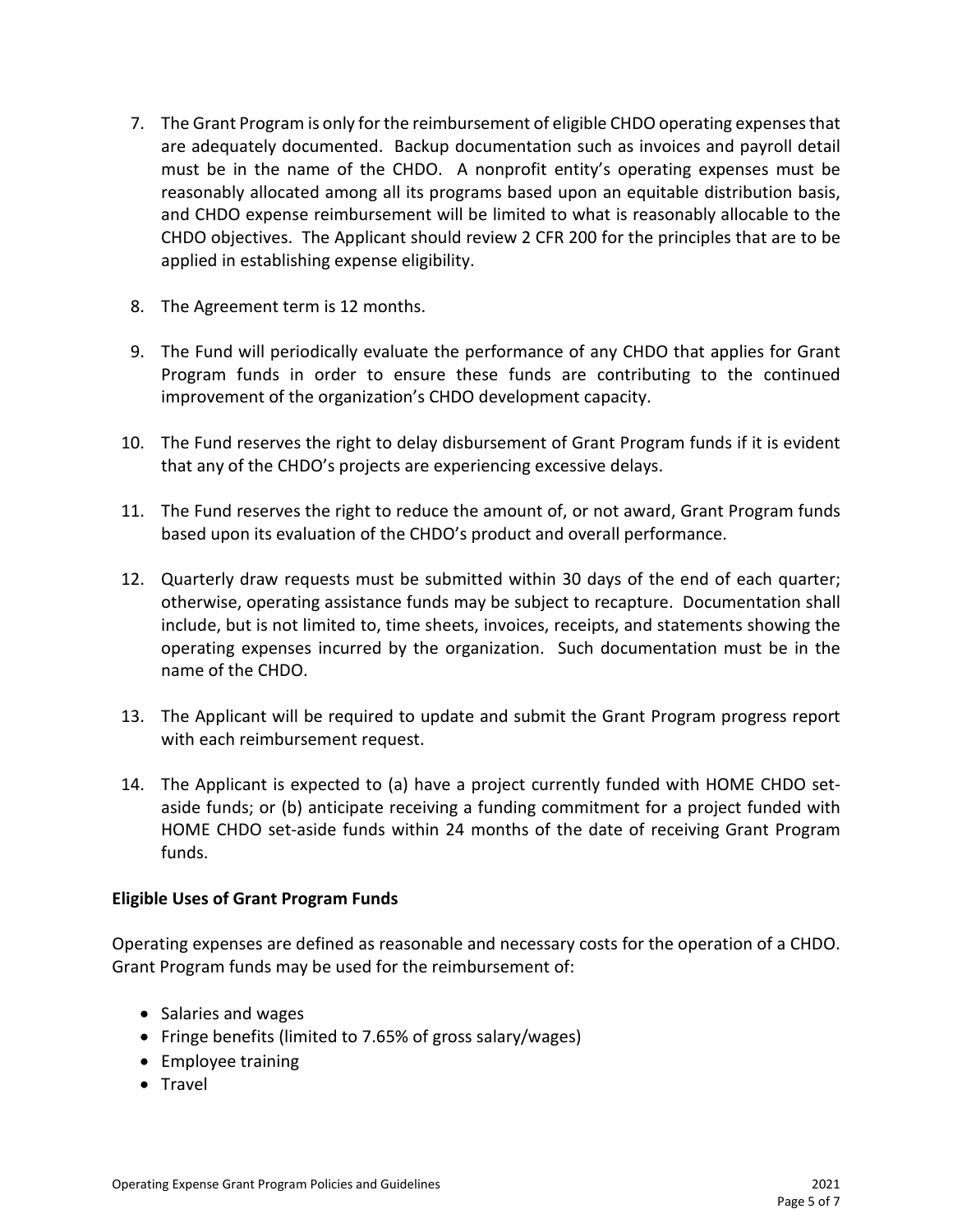The Applicant should review 2 CFR 200 for the principles that are to be applied in establishing the eligibility of the above costs.

### **Ineligible Uses of Grant Program Funds**

Costs associated with a HOME CHDO set-aside funded project are not eligible for CHDO operating assistance. Project-specific costs such as initial feasibility studies, engineering studies/reports, consultant fees, costs of preliminary financial applications, site control and title clearance costs, legal fees related to a specific project, and option fees are not eligible operating expense costs. CHDO operating assistance cannot be provided to cover the cost of administering HOME activities as a subrecipient and may not be awarded as compensation for development of a HOME project in lieu of a developer's fee.

#### **Process for Drawing Grant Program Funds**

Grant Program funds will be awarded from October 1, 2021 through September 30, 2022. Reimbursement requests for eligible expenditures shall be made on a calendar quarter reimbursement basis (the HOME CHDO must first expend the funds and then request reimbursement from the Fund). For example, the CHDO may submit a draw request in January for eligible expenses incurred and paid by the CHDO in calendar quarter October - December.

#### **Pre-Application and Application Process**

The Fund will review each RFA and attachments for consistency with the RFA, the Grant Program, and the rules and regulations of the HOME Program as follows.

- 1. **Applicant must email the CHDO Operating Expense Pre-Application to Chuck Thomas at [cthomas@wvhdf.com](mailto:cthomas@wvhdf.com) on or prior to July 16, 2021.** Shortly thereafter, Applicant will receive a Procorem work center invitation. Accept the Procorem invitation request as the RFA and attachments must be uploaded to Procorem.
- 2. **Applicant must Procorem upload one (1) executed copy of the RFA and attachments on or prior to July 30, 2021.** The RFA must be printed after completion, executed, and Procorem uploaded. DO NOT upload the Excel version of the RFA. The RFA and attachments must be computer-completed on the prescribed forms. Handwritten completion of forms will not be accepted.
- 3. HOME Program staff will conduct an initial review of all RFAs to determine if the RFAs and attachments have been properly completed. Any RFA determined to be substantially incomplete will be returned to the Applicant with a Notice of Deficiency specifying corrective actions. Applicants receiving a Notice of Deficiency will have seven (7) calendar days to correct or cure all deficiencies of any program requirements. Failure to correct or cure all deficiencies within the prescribed time period will halt RFA processing.